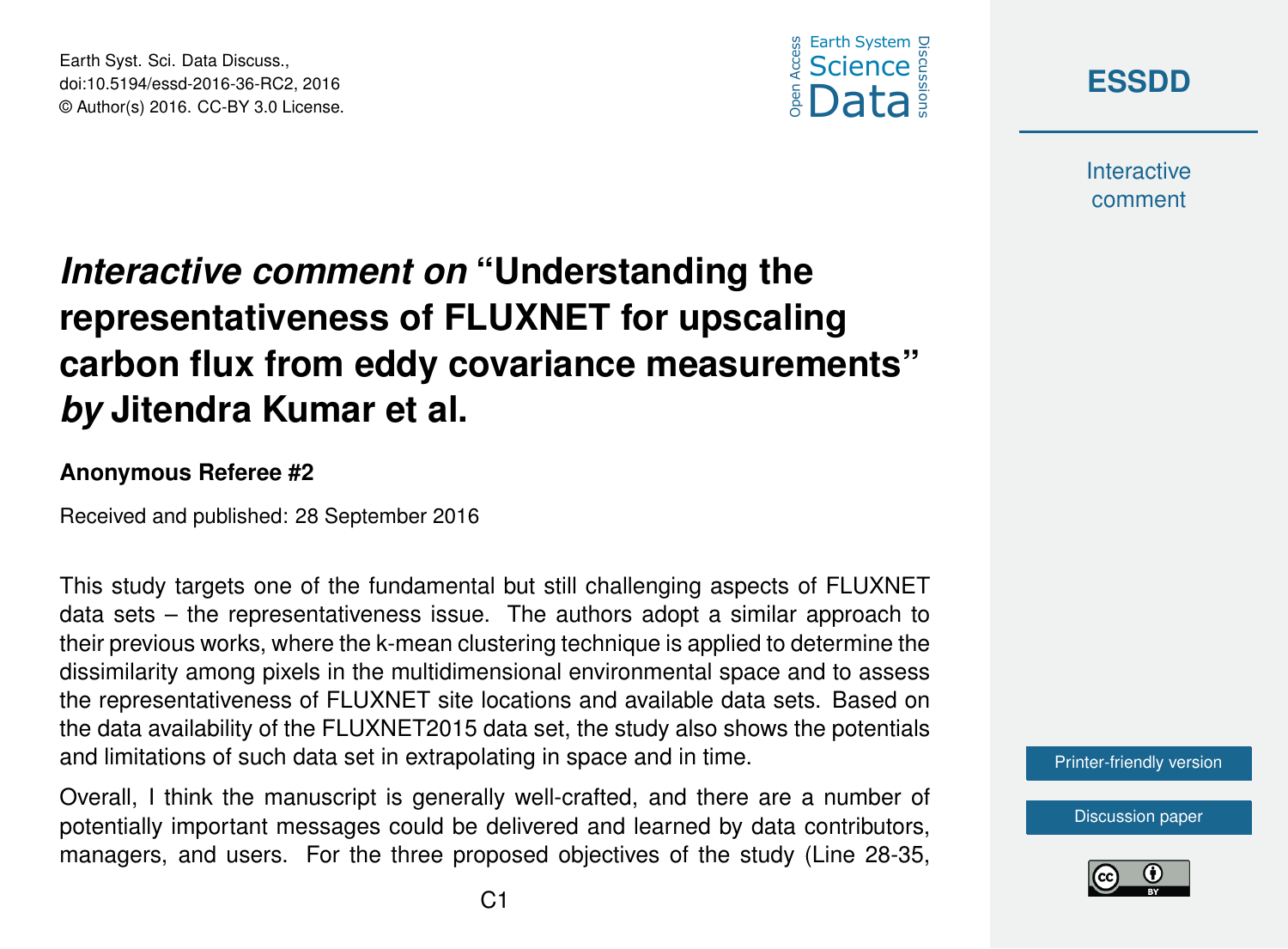Page 2), I think the study is sufficient to answer the first two about the quantification of FLUXNET representativeness and its temporally variable nature. I have some concerns and questions about the third objective, which aims to upscale the data to a much broader extent in space and in time (see comments below). There are a few places in the current manuscript that needs carful revision and re-organization for clarification and avoiding misinterpretation. Here, I list my general and a few specific comments.

### General Comments:

[1] My major concern is the justification of the upscaling approach and/or the interpretation of the upscaled products. The authors repeat a couple of times in the manuscript about the potential bias/uncertainty of the upscaling practices. I think the message is important. Given that the original data availability is unevenly distributed in space and in time and the upscaling approach is pure empirical, one shouldn't be too surprised to see the unexpected predictions in areas or periods with limited data (e.g., Figures 7-9). The question is "how would the authors like readers to view and interpret their GPP predictions?" On the one hand, since this is a data-publishing journal, I'd expect a large portion of discussion meant to support or justify the dataset – a new gridded monthly GPP product. If the authors intend to do so, then I think there are several places in the upscaling processes needed to be clearly defined, modified, or better justified. On the other hand, if the goal of the upscaling practices is to demonstrate and address the representativeness of FLUXNET data sets, then the final data products of this study might be more appropriately interpreted as representativeness metrics. Either way would be valuable, but it's problematic trying to do both or something in-between. I'd hold off some specific comments following this thread of discussion for now, as I feel that the authors first need to decide the ultimate goal of the study and data products, and tailor the analysis and manuscript organization accordingly.

Some examples related to the justification of upscaling: How to adequately incorporate phenology in the prediction? How to deal with the difference of land cover (or vegetation cover) within the ecoregions? Certain ecoregions and periods have very sparse data

## **[ESSDD](http://www.earth-syst-sci-data-discuss.net/)**

**Interactive** comment

[Printer-friendly version](http://www.earth-syst-sci-data-discuss.net/essd-2016-36/essd-2016-36-RC2-print.pdf)

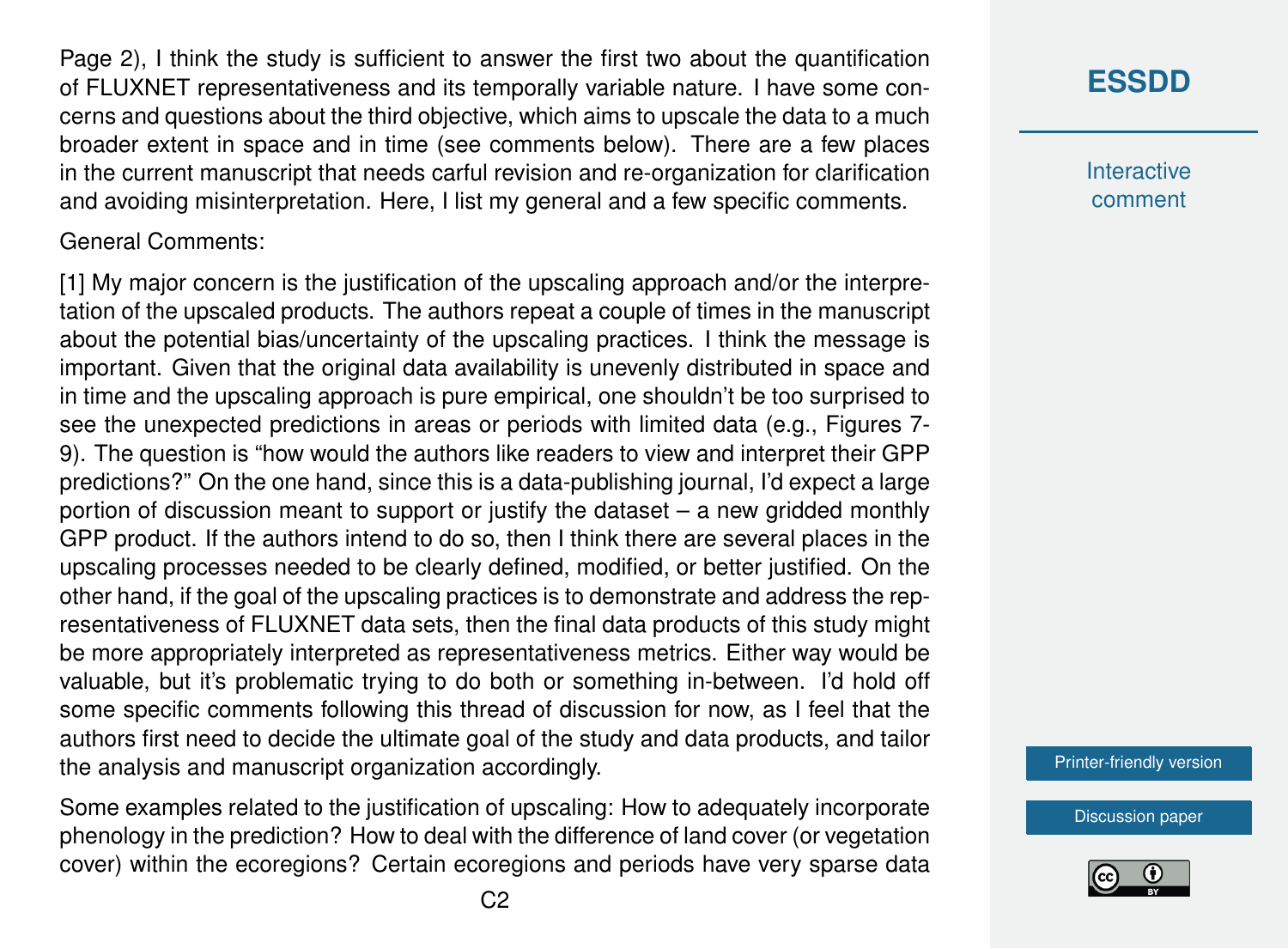coverage. Would it be appropriate to upscale in these cases? It may also need a section to discuss the robustness and uncertainty of the upscaling approach, e.g., cross-validation.

[2] The comparison of the upscaled GPP to MTE GPP is interesting, but requires some more works to help clarify the difference. Currently, it's difficult to interpret the difference. Both upscaling products started from different versions of FLUXNET data sets. The algorithms and variables (environmental factors) used in upscaling practices were also different (e.g., different variables, resolutions, and different ways to incorporate the seasonal/interannual dynamics. . .). A more careful and comprehensive comparison would be valuable, which could help better interpret the data products, to show potential areas needing more data, or to pinpoint the limitations of each upscaling approach.

[3] As also pointed out by others in the short comments, please be sure to follow the data policy of using FLUXNET data sets. There's no site list attached, but it seems the sites used in the study contain both Tier 1 and Tier 2 sites (??), which have slightly different requirements for credits and acknowledgements. Please make sure fulfilling the data policy when revising the manuscript.

#### Specific Comments

[1] Line 25-27 Page 2: Theoretically, there are at least a few steps involved in upscaling the tower data to a landscape- or global-scale estimate. A number of studies focused on the upscaling from tower footprints (varying through time) to grid pixels that were seen by satellite remote sensing or reanalysis data products. The focus of current study is more on the later steps, which assumes that flux data adequately represent the pixel properties, and exercise the upscaling from pixels to pixels. Please revise the description (here and all followings).

[2] Line 7 Page 3: It depends on the ultimate goals of the study (referred to general comment [1]), but the authors might need to explain shortly or justify why choose **[ESSDD](http://www.earth-syst-sci-data-discuss.net/)**

**Interactive** comment

[Printer-friendly version](http://www.earth-syst-sci-data-discuss.net/essd-2016-36/essd-2016-36-RC2-print.pdf)